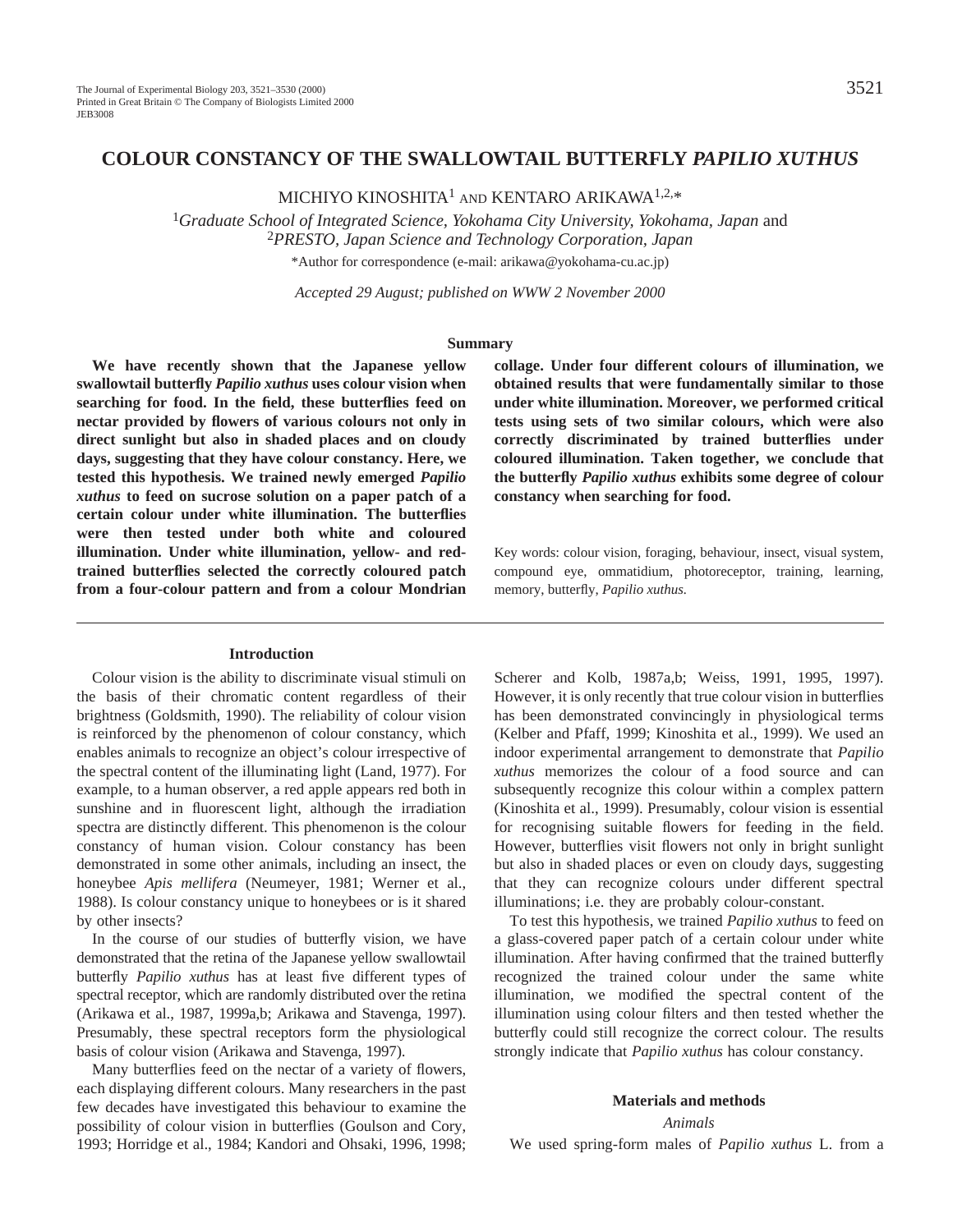Fig. 1. Patterns presented on the cage floor. (A) Training pattern 1. A blue, yellow or red disk was placed on a black sheet. (B) Training pattern 2. Juxtaposed rectangular patches of blue, green, yellow and red. (C) The fourcolour pattern used in testing. Four patches of different colour papers (blue, green, yellow and red) were presented. (D) The two-colour pattern used in experiment 2.





Fig. 2. A yellow-trained butterfly on a yellow portion of the Mondrian.

laboratory stock culture that had been derived from eggs laid by females caught in the field. The hatched larvae were reared on fresh citrus leaves at 25 °C under a 8 h:16 h light:dark regime. The pupae were chill-treated at 4 °C for at least 3 months and were then allowed to emerge at 27 °C in a plastic box covered with gauze. The day of emergence was defined as post-emergence day 1.

## *Stimuli and illumination*

All experiments were carried out in an indoor cage measuring 80 cm×60 cm×45 cm (Kinoshita et al., 1999) at 27 °C. The floor of the cage was covered with black cardboard. Each butterfly was released into the cage to test its preference for colour stimuli. The stimuli were colour papers (Nihon

Shikisai Training Colour 200; 1997 version) placed on the floor of the cage. The reflectance spectra of the colour papers used in this study (see Fig. 3A) were measured with a spectrometer (S2000, Ocean Optics Inc., USA). For efficient presentation of the stimuli, we prepared four patterns (Fig. 1). Each pattern had certain numbers and shapes of colour papers (blue, bluegreen, emerald-green, green, yellow, orange and/or red) on a black cardboard background (55 cm×35 cm). We also prepared a Mondrian collage (Fig. 2) that contained blue, green, yellow, red, grey and white (Fig. 3A). The patterns were covered with anti-reflection glass when presented.

The cage was placed in a room equipped with eight 500 W halogen lamps, with glass light diffusers attached, hanging from the ceiling (Fig. 3B inset). To minimize the effect of heat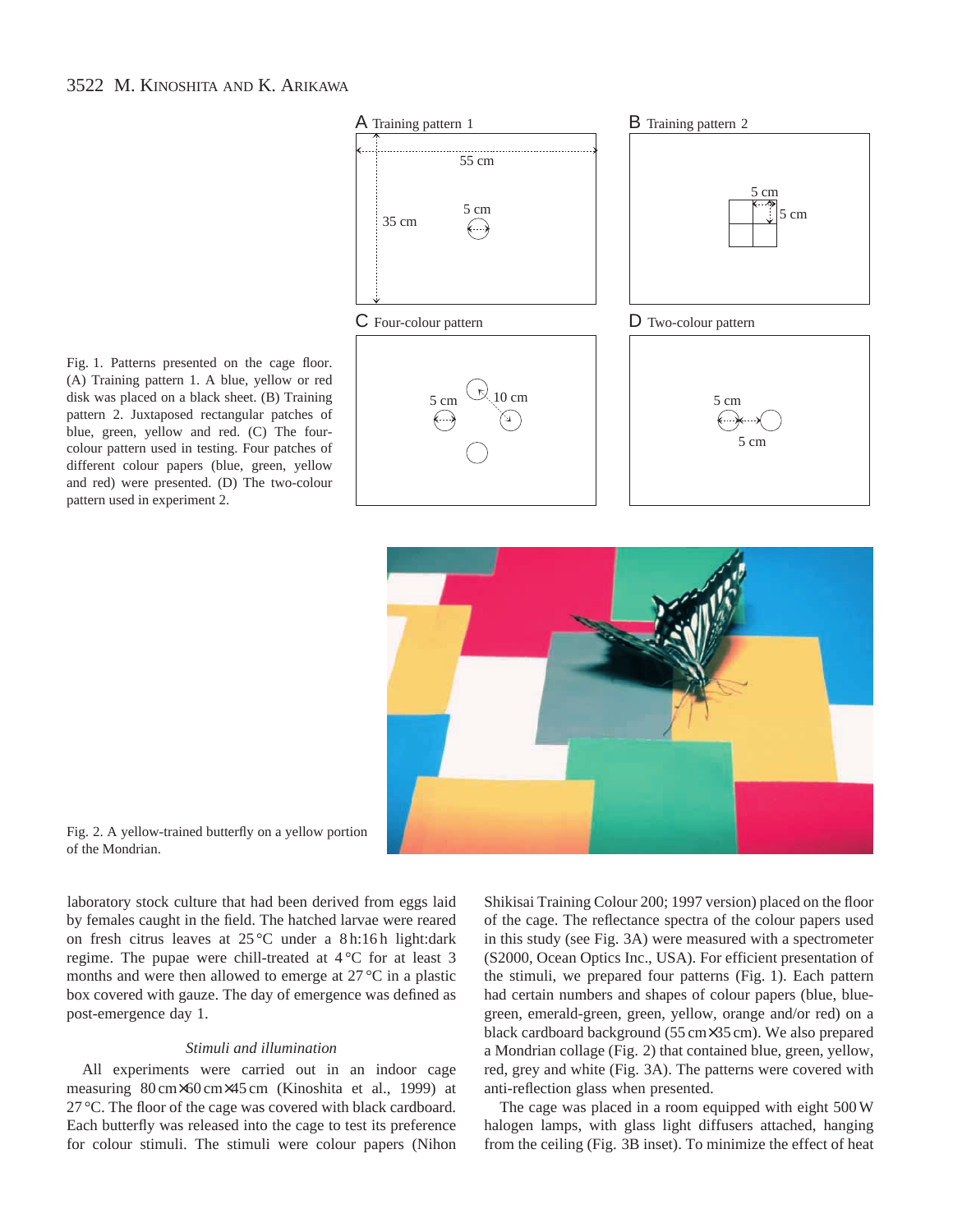

Fig. 3. The colour papers and filters used in the present experiments. (A) Reflectance spectra of the colour papers relative to a MgOcoated surface. B, blue; BG, blue-green; EG, emerald-green; G, green; Y, yellow; R, red; W, white; Gr, grey. (B) Spectral power distribution of the illuminating light (B, bluish; G, greenish; Y, yellowish; R, reddish). The spectra were measured as the amount of light reflected from MgO-coated surface. The attached letters, a, b and c, indicate the degree of colour saturation. For example, Ba, Bb and Bc indicate bluish illumination that was weakly (Ba), moderately (Bb) or strongly (Bc) saturated. Maximal intensity (1.0) indicates the intensity of light when all eight lamps were turned on without any filters. Inset, layout of the illuminating eight halogen lamps on the ceiling. To avoid excess heat in the experimental arena, a heatabsorbing glass filter (6 mm thick) was positioned between the lamps and the cage. The cage was placed directly under lamps 5, 6, 7 and 8. The peak intensity of unfiltered (white) light with all eight lamps were turned on was set as 1.0. (C) Transmittance spectra of the colour filters used to change the chromatic content of the illuminating lights. 0.5 transmittance indicates that half the incident light is transmitted.

produced by the lamps, a 6 mm thick heat-blocking glass filter was placed between the lamps and the cage. The emission of light at wavelengths shorter than 400 nm became negligible under this experimental condition (Fig. 3B). For simplicity, however, we will hereafter refer to the halogen light as 'white' illumination, although *Papilio xuthus* is distinctly sensitive to ultraviolet light (Arikawa et al., 1987). The required illumination was achieved by switching on different combination of lamps and by placing colour filters above the cage. For example, four lamps (no. 1–4) were switched on for white illumination, resulting in 2700 lx at the floor of the cage.

The spectral content of the illumination was changed using colour filters. Fig. 3C shows the transmittance of the filters. For simplicity, we hereafter refer to these filters as blue (B), green (G), yellow (Y) and red (R) colour filters, according to their appearance to human observers. The filters were always placed in front of lamps 5–8, which were placed directly above the cage. When only the filtered lamps were turned on, the arena appeared strongly coloured to a human observer. We attenuated the saturation of the coloured illumination by turning on additional, unfiltered lamps. To make the illumination moderately saturated, we turned on unfiltered lamps 1 and 2 in addition to filtered lamps 5–8. For weakly saturated illumination, we also turned on the lamps 3 and 4. The resulting spectral content of each illumination measured as the reflection from a MgO-coated surface is shown in Fig. 3B. For example, Yc corresponds to the illumination from four yellow-filtered lamps 5–8. For Yb, unfiltered lamps 1 and 4 were switched on in addition to the filtered lamps 5–8. For Yc, four unfiltered lamps 1, 2, 3 and 4 were switched on.

# *Behavioural experiments*

We conducted two sets of behavioural experiments. In experiment 1, we used a four-colour pattern and a colour Mondrian, which is generally used to demonstrate colour



Fig. 4. Results after 7 days of training under white illumination. The percentage of total visits to each colour on the four-colour pattern (see Fig. 1C) and on the Mondrian is plotted on the abscissa. Bluetrained butterflies did not land on the Mondrian, and therefore no data were available (NA). *N*, number of visiting individuals. Each individual was allowed to make five visits. The total number of visits was, therefore, 5*N* (e.g. 5×9=45 for yellow- and blue-trained butterflies). B, blue-trained butterflies; R, red-trained butterflies; Y, yellow-trained butterflies,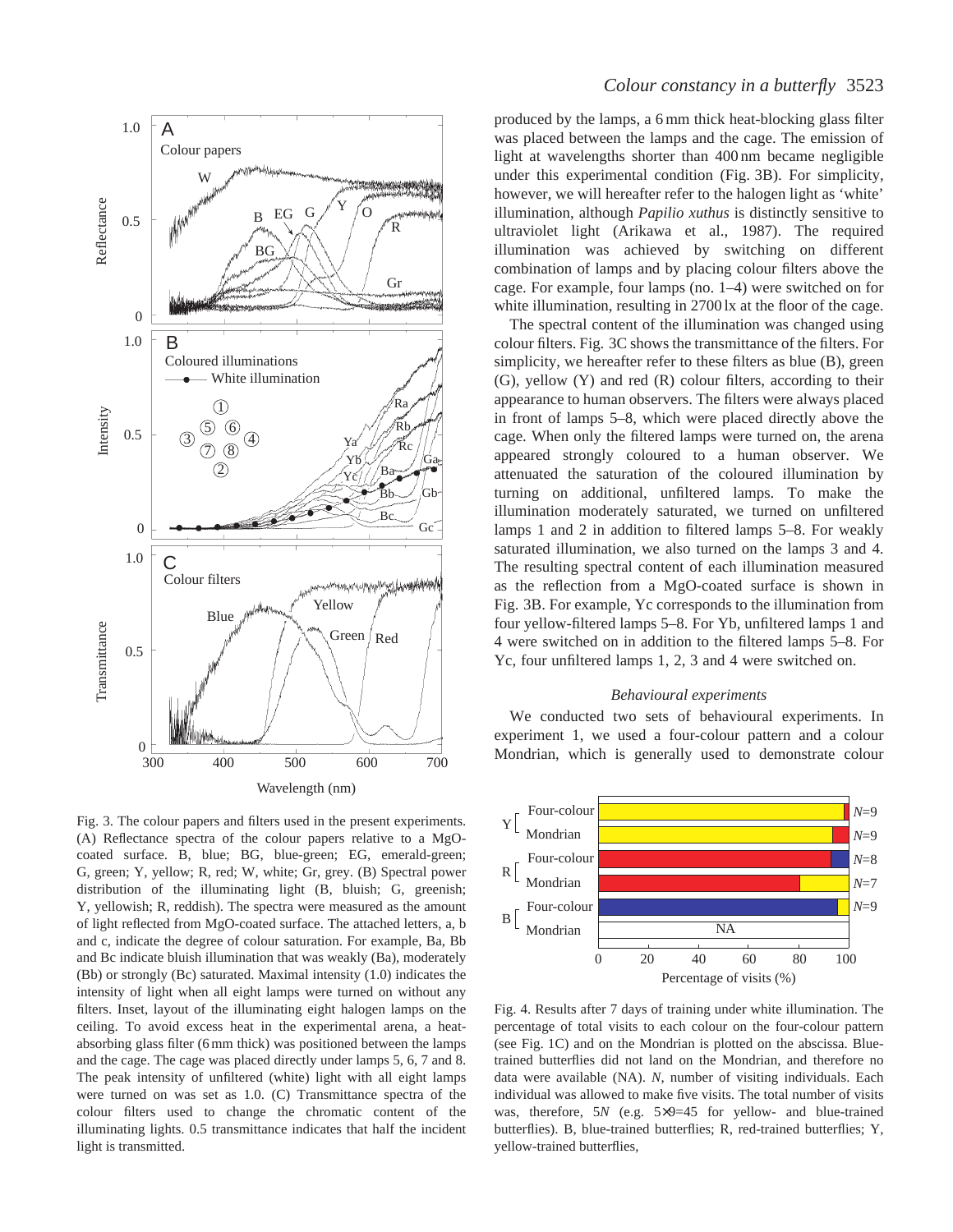constancy. In experiment 2, we used a two-colour pattern containing two similar colours for the critical test of colour constancy.

# *Experiment 1*

*Training*. Training was carried out under white illumination. Newly emerged butterflies were kept in a plastic box without food for 1 day. On post-emergence day 2, we released a naive and hungry butterfly into the cage. We trained the butterfly for a few minutes to feed on a drop of 5 % sucrose solution placed on a blue, yellow or red paper within the training pattern (Fig. 1A,B). During the training period, the butterflies landed and took off repeatedly, approximately 10 times on average. During training, only one butterfly was released into the cage at a time. We removed possible odour and visual cues left by previous animals in the cage by carefully wiping the antireflection glass with a wet cloth as frequently as possible.

We repeated the training once a day for 7 days. On the first 3 days of training, we presented training pattern 1 (Fig. 1A), which had only one patch of the training colour. On the following 4 days of training, we presented training pattern 2 (Fig. 1B), which had four juxtaposed rectangles of blue, green, yellow and red. In most training sessions, the butterfly landed on the correct training colour and fed on the sucrose solution immediately after being released into the cage, but in some cases it did not. When a butterfly did not land on the training colour by itself, we held its wings and extended its proboscis using a needle so that it fed on the sucrose solution on the correct training colour.

*Testing.* We tested trained butterflies by examining their foraging behaviour in the cage. We defined a 'visit' as a positive feeding response when a butterfly landed and extended its proboscis towards a colour patch on the floor.

The trained butterflies were tested on post-emergence day 9. We presented either a four-colour pattern (Fig. 1C) or a Mondrian (Fig. 2) under white illumination. For each test pattern, we let the butterfly visit colour patches five times and recorded the number of visits to each patch. The array of colours on the pattern was changed after the butterfly had visited three patches to avoid the effect of the butterfly learning the positions of the patches. After the tests, we fed the butterfly with 5% sucrose solution until it spontaneously recoiled its proboscis.

On post-emergence days 10, 11, 12 and 13, trained butterflies were tested on the four-colour pattern and on the Mondrian under different coloured illumination (Fig. 3B). On a single day, we tested the butterfly under only one colour of illumination. Different illumination colours were used on subsequent days.

The test was carried out as follows. Before presenting stimuli under coloured illumination, we confirmed that the butterfly could correctly select the trained colour with training pattern 1 (Fig. 1A) under white illumination. We then changed the colour of illumination. First, we presented the four-colour pattern (Fig. 1C) under weakly saturated illumination (e.g. Ya for yellow filter; Fig. 3B), and recorded the colours of patches visited in the first five visits. The pattern was then changed to the Mondrian, and we recorded

the colours of the first five visits. The tests were repeated under moderately and strongly saturated illumination (e.g. Yb and Yc; Fig. 3B). When the butterfly did not visit any colour patch for 5 min under coloured illumination, we presented the four-colour pattern again under white illumination. If the butterfly correctly selected the trained colour in this task, we concluded that the butterfly had not visited the correct patch in the previous task because of the coloured illumination and not because of loss of motivation.

#### *Experiment 2*

*Training.* On post-emergence day 2, we released a naive and hungry butterfly into the cage under white illumination. There, we trained the butterfly for a few minutes to feed on a drop of 5 % sucrose solution on blue-green, emerald-green, orange or red paper placed within training pattern 1 (Fig. 1A) or the twocolour pattern (Fig. 1D). We prepared two types of two-colour pattern, one with the blue-green and emerald-green papers, and the other with orange and red papers.

We repeated the training once a day for 10 days. On the first 3 days of the training, we presented training pattern 1 (Fig. 1A). On the following 7 days, we presented the two-colour pattern (Fig. 1D). While presenting the two-colour pattern, sucrose solution was placed only on the training colour.

*Testing.* The design of the tests here was similar to that in experiment 1. Briefly, on post-emergence day 12, trained butterflies were tested on the two-colour pattern under white and coloured illumination. Butterflies trained to either bluegreen or emerald-green were tested under both white and greenish illuminations. Butterflies trained to either orange or red were tested under both white and reddish illumination. We let the butterfly visit colour patches 10 times, and recorded the number of visits to each patch. After the fifth visit, the position of the colours was changed to avoid the butterfly learning the patch positions.

## *Calculation of the butterfly-specific colour*

We calculated the effects of the illumination on the reflection spectra of the visual system of *Papilio xuthus*. The retina of *Papilio xuthus* contains at least five spectral types of photoreceptor, including ultraviolet and violet photoreceptors that are maximally sensitive to wavelengths shorter than 400 nm. However, the illumination used in this study contained hardly any light whose wavelength was shorter than 400 nm. We assumed, therefore, that only the blue, green and red receptors were functional in the experimental conditions, and constructed a presumptive three-dimensional colour space for *Papilio xuthus* accordingly. We calculated the colour loci of colour paper *i* under illumination *x* using the equations;

$$
X = \int_{400}^{700} 1.00 S_B(\lambda) I_x(\lambda) R_i(\lambda) d\lambda , \qquad (1)
$$

$$
Y = \int_{400}^{700} 0.89 S_{\text{G}}(\lambda) I_{\text{x}}(\lambda) R_{\text{i}}(\lambda) d\lambda , \qquad (2)
$$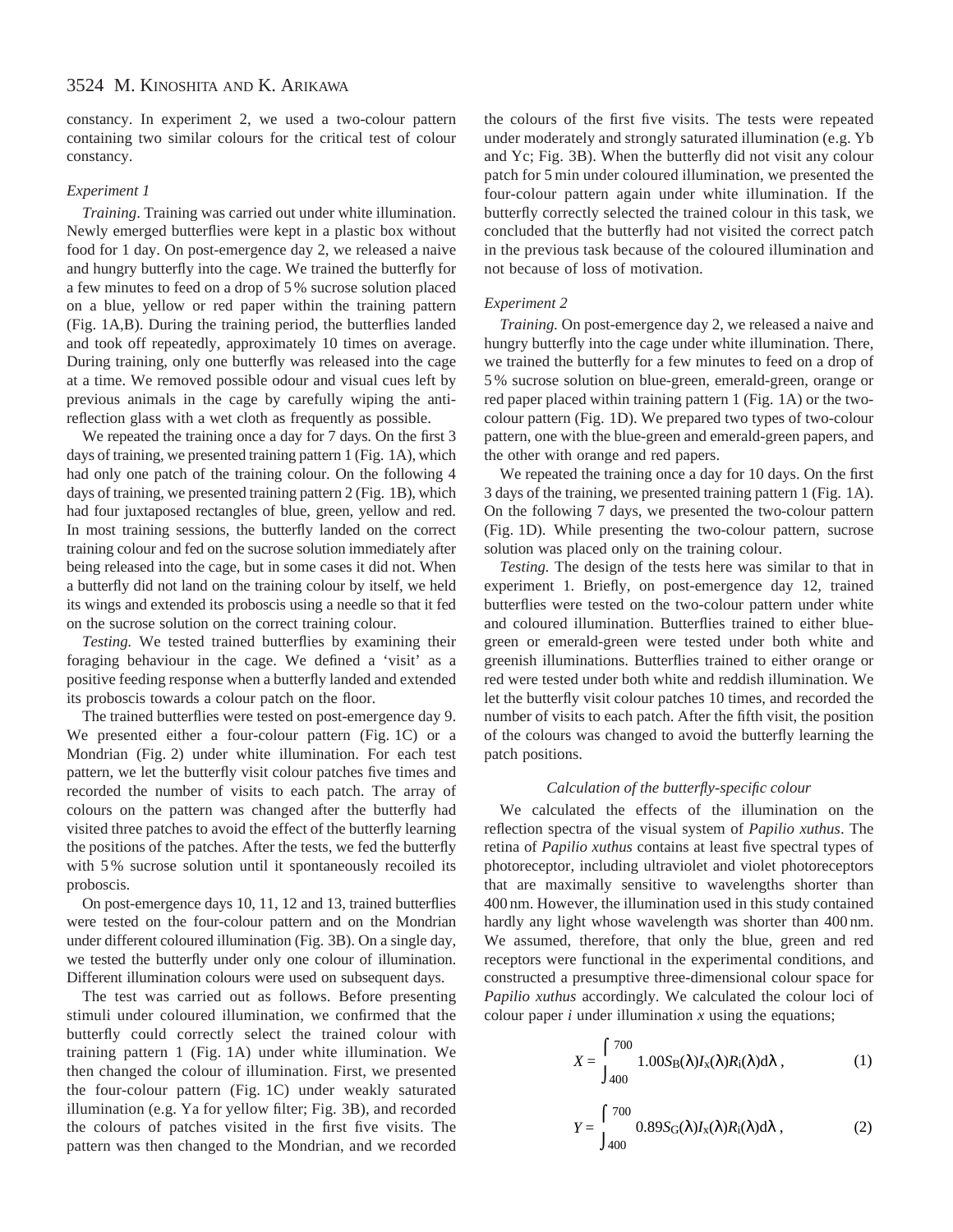$$
Z = \int_{400}^{700} 0.29 S_{R}(\lambda) I_{x}(\lambda) R_{i}(\lambda) d\lambda , \qquad (3)
$$

where  $I_{\text{x}}(\lambda)$  is the spectral power distribution of illumination  $x$ ,  $R_i(\lambda)$  is the reflectance spectrum of colour paper *i*,  $S(\lambda)$  is the spectral sensitivity of the blue  $(B)$ , green  $(G)$  and red  $(R)$ receptors of *Papilio xuthus*, as determined by intracellular recording, and  $\lambda$  is the wavelength. The numbers represent the relative sensitivity calculated from the maxima at blue (460 nm), green (540 nm) and red (600 nm) in the sensitivity spectrum determined from an electroretinographic (ERG) recording (data not shown). With *x*=*X*/(*X*+*Y*+*Z*), *y*=*Y*/(*X*+*Y*+*Z*), *z*=*Z*/(*X*+*Y*+*Z*), the coordinates for a two-dimensional plot of the colour triangle were obtained.

#### **Results**

#### *Experiment 1*

We trained butterflies to feed on one of the colour patches, yellow, red or blue, using training patterns 1 and 2 (Fig. 1A,B). The butterflies were then tested to select the training patch from a four-colour pattern (Fig. 1C) and a Mondrian (Fig. 2). Fig. 4 shows the results under white illumination. We tested whether trained butterflies selected the trained colour correctly. The yellow- and red-trained butterflies successfully selected the trained colours either from a four-colour pattern or from a Mondrian (*P*<0.001, Mann–Whitney *U*-test). In preliminary experiments, where we tested butterflies after training them only with training pattern 1, the butterflies were unable to discriminate colours in a Mondrian. However, the butterflies mastered this ability after being trained with training pattern 2. The blue-trained butterflies visited blue from a four-colour pattern, but did not visit any colour patch in a Mondrian even after training with training pattern 2.

The results of the tests under four different colours of illumination (blue, green, yellow and red) are shown in Fig. 5. The left- and right-hand columns show the results using the four-colour pattern and the Mondrian, respectively. For each colour of illumination, the butterflies were tested under three different levels of saturation (a, b and c, see Fig. 3B).

The trained butterflies selected the correct patch under most conditions of illumination. Only strongly saturated coloured light sometimes prevented butterflies from selecting the correct patches. For example, under the strong greenish illumination, Gc, no butterfly landed on the floor, and most butterflies did not even take off.

#### *Experiment 2*

Butterflies trained to blue-green, emerald-green, orange or red were tested to see whether they could select the correct colour from the two-colour pattern under both white light and coloured illumination. The results are shown in Fig. 6. Under white illumination, all the trained butterflies correctly

discriminated the trained colour from another colour when presented in the two-colour pattern (Fig. 6). Under coloured illumination, fewer selections were correct, especially when the illumination light was strongly saturated. Only orangetrained butterflies could select the trained colour under strongly saturated illumination (Fig. 6D). Butterflies trained to emeraldgreen, blue-green or red became non-selective under these conditions. Emerald-green-trained butterflies were even nonselective under moderately saturated greenish illumination (Fig. 6A).

## **Discussion**

# *Colour constancy*

The present series of colour discrimination tests under white illumination reinforces our previous findings that foraging *Papilio xuthus* possess colour vision (Kinoshita et al., 1999). More importantly, the results under coloured illumination indicate that foraging *Papilio xuthus* have colour constancy.

The trained butterflies selected the correct colour even under coloured illumination (Figs 5, 6), which drastically changes the reflection spectra of the colour papers to which the butterflies had been trained. This phenomenon indicates that the reflection spectrum of the coloured patch, which stimulates the spectral receptors in the ommatidia viewing the patch, does not in itself directly determine colour recognition. The butterflies must somehow convert wavelength information at the retina into 'colour'.

## *Brightness*

Because we already know that foraging *Papilio xuthus* do not use brightness as a cue when they select colour under white illumination (Kinoshita et al., 1999), we did not adjust the brightness of the colour papers in the present experiments. However, it remained possible that the butterflies used brightness as a cue under coloured illumination. Therefore, we calculated the butterfly-subjective brightness  $(B_{ix})$  of colour paper  $i$  under illumination  $x$  using the equation:

$$
B_{\rm ix} = \int_{325}^{700} I_{\rm x}(\lambda) R_{\rm i}(\lambda) S(\lambda) d\lambda , \qquad (4)
$$

where  $I_{\text{x}}(\lambda)$  is the spectral power distribution of illumination  $x$ ,  $R_i(\lambda)$  is the reflectance spectrum of colour paper *i*,  $S(\lambda)$  is the spectral sensitivity of *Papilio xuthus* as determined by ERG recording, and  $\lambda$  is the wavelength (see also Kinoshita et al., 1999; Arikawa et al., 1987). Note that the ERG-determined value of  $S(\lambda)$  may be quite different from  $S(\lambda)$  determined from foraging behaviour (Neumeyer, 1980; von Helversen, 1972). However, we used the ERG-determined value of *S*(λ) as a first approximation because a behaviourally determined value of *S*(λ) for *Papilio xuthus* is not available. We then compared the brightness of the colour papers under different illumination to determine whether the selection behaviour of the butterflies was dependent on the brightness. Table 1 shows the order of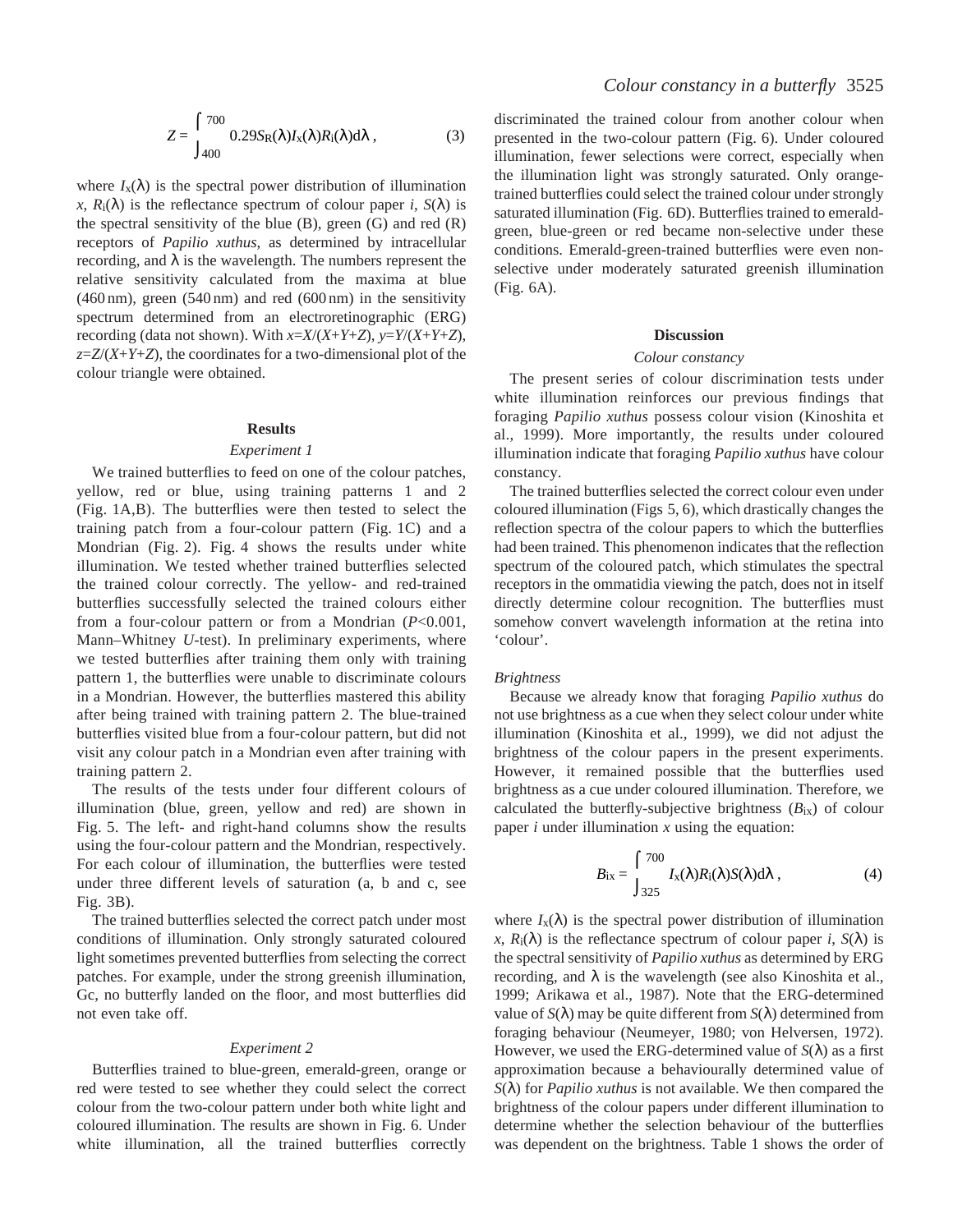

 $(4/4)*$ Bb  $\frac{1}{2}$ Bc (3/3) (7/8) Ga  $\Gamma$ Gb  $(6/7)*$  $\mathcal{L}$  $\Box$ Gc  $(0/6)$ NA (9/10) Ya  $\Gamma$ **Tale** Yb  $(6/9)*$  $-rc$  $(1/6)$ (8/9)  $\Gamma$ (8/9) \*  $\mathbb{R}^n$ Rb  $(0/7)$  $L_{\rm RC}$ NA 0 20 40 60 80 100 Percentage of visits (%)

Coloured rectangles on the left represent colour filters used to change the illumination. The attached letters, a, b and c, indicate the level of colour saturation (see Fig. 3B). (A) Results for red-trained butterflies tested on the fourcolour pattern. (B) Red-trained butterflies tested on the Mondrian. (C) Yellow-trained butterflies tested on the fourcolour pattern. (D) Yellow-trained butterflies tested on the Mondrian. (E) Blue-trained butterflies tested on the fourcolour pattern. NA, data not available because no tested individual visited the test patterns. The numbers on the right indicate the number of visiting individuals per number of tested individuals. Each visiting individual made five visits. Asterisks indicate those experiments in which the selection rate of the trained colour was not statistically different from that of non-trained colours (*P*>0.05, Mann–Whitney *U*-test). W, white illumination; Ba, Bb, Bc, Ga, Gb, Gc, Ya, Yb, Yc, Ra, Rb and Rc, see Fig. 3B.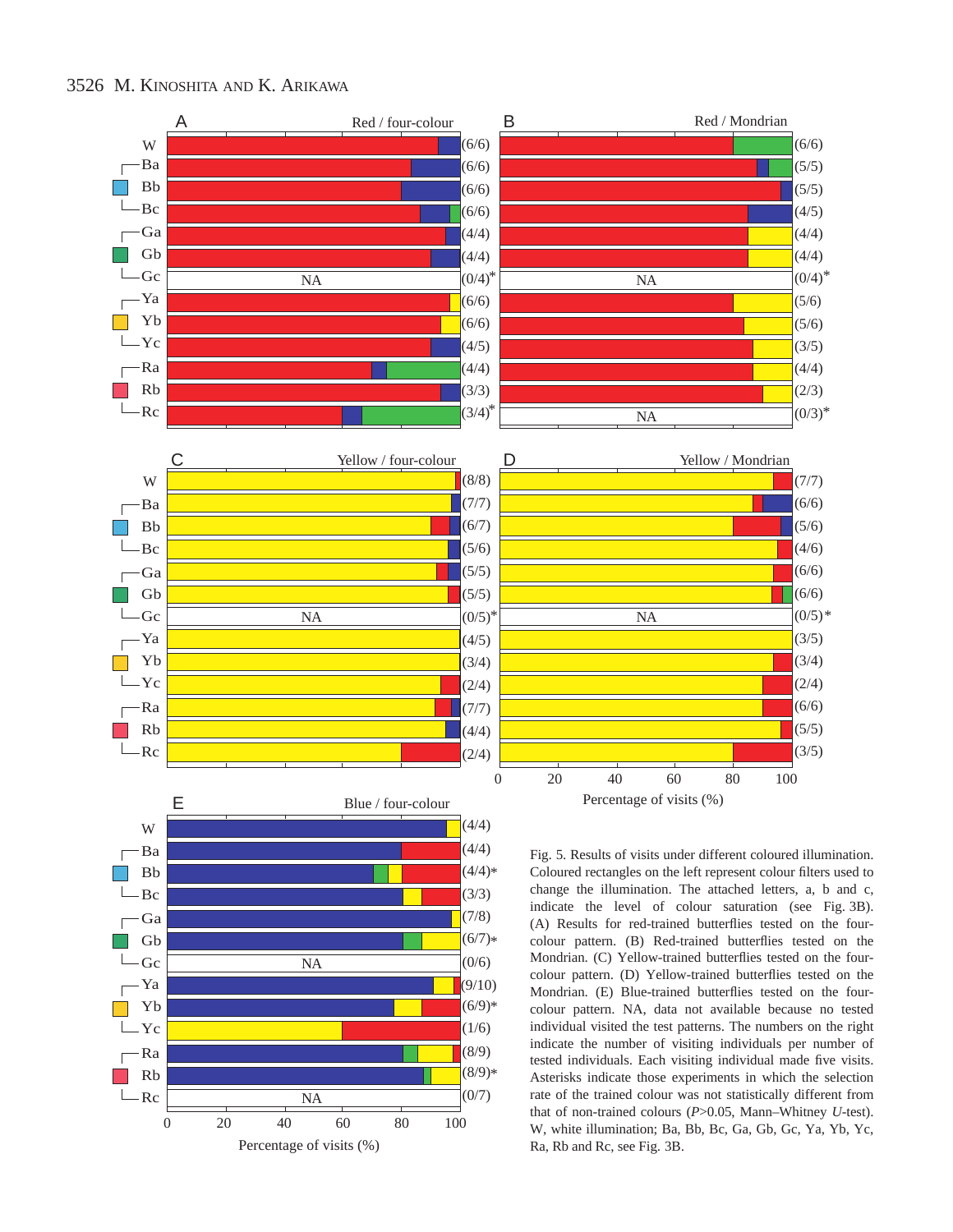Fig. 6. Results of experiment 2. The coloured rectangles on the left represent the colour filters used to change the illumination. (A) Results for emerald-green-trained butterflies on the twocolour pattern of blue-green and emerald-green under white light and greenish illumination. (B) Blue-greentrained butterflies tested under the same condition as for A. (C) Red-trained butterflies on the two-colour pattern of orange and red under white light and reddish illumination. (D) Orangetrained butterflies tested under the same conditions as for C. The numbers on the right indicate the number of



visiting individuals per number of tested individuals. Each visiting individual made 10 visits. Asterisks indicate those experiments in which the selection rate of the trained colour was not statistically different from that of non-trained colours (*P*>0.05, Mann–Whitney *U*-test). W, white illumination; Ga, Gb, Gc, Ra, Rb and Rc, see Fig. 3B.

the subjective brightness of colour papers (from the brightest, 1, to the dimmest , 6) under each illumination.

The order of brightness depends on the colour of illumination. For example, although the blue paper should appear dimmer to *Papilio xuthus* than the yellow paper under white illumination, it should appear brighter than the yellow paper under strong bluish illumination (Bc, Fig. 3B). The butterflies might have used the brightness as a cue but, because the yellow-trained butterflies correctly selected the yellow paper, the second brightest under the Bc illumination, this was apparently not the case. The same conclusion was drawn for other cases, such as for the green paper under greenish or yellowish illuminations and the red paper under reddish illuminations. All our results strongly indicate that the butterflies do not use the brightness difference when they make decisions. The order of the subjective brightness of the coloured papers used in experiment 2 did not change under any colour and saturation of illumination (data not shown).

## *Mondrian*

Using a Mondrian under differently coloured illuminations is an approved method of demonstrating colour constancy (Land, 1977). In the present experiments, the trained butterflies could usually select the correct colour in the Mondrian as well as from the four-colour pattern. However, in preliminary experiments, we noticed that it was necessary to train the butterflies to select the correct colour from a specialized fourcolour pattern in which four differently coloured rectangles were juxtaposed (training pattern 2, Fig. 1B) before they became able to land on a Mondrian. Otherwise, most butterflies did not land on the appropriate patch in the Mondrian: they approached the correct colour and extended their proboscis, but did not land. The butterflies probably learned how to land on a specific portion of the Mondrian through the training process that used training pattern 2. We assume that is similar to the

Table 1. *The* Papilio xuthus*-subjective intensity of illumination (*P*x) and brightness (*B*ix) of colour papers under these illuminations* 

| Illumination | $P_{\rm x}$ | Ranking of $B_{ix}$ of each colour paper |                |   |    |    |    |
|--------------|-------------|------------------------------------------|----------------|---|----|----|----|
|              |             | 1                                        | $\overline{2}$ | 3 | 4  | 5  | 6  |
| White        | 1.00        | W                                        | Y              | B | G  | R  | Gr |
| Ba           | 1.69        | W                                        | Y              | B | G  | Gr | R  |
| <b>Bb</b>    | 1.32        | W                                        | Y              | B | G  | Gr | R  |
| Bc           | 0.89        | W                                        | B              | Y | G  | Gr | R  |
| Ga           | 1.28        | W                                        | Y              | G | B  | Gr | R  |
| Gb           | 0.88        | W                                        | Y              | G | B  | Gr | R  |
| Gc           | 0.49        | W                                        | Y              | G | B  | Gr | R  |
| Ya           | 2.03        | W                                        | Y              | G | R  | B  | Gr |
| Yb           | 1.55        | W                                        | Y              | G | R  | B  | Gr |
| Yc           | 1.20        | W                                        | Y              | G | R  | B  | Gr |
| Ra           | 1.34        | W                                        | Y              | R | B  | G  | Gr |
| Rb           | 0.89        | W                                        | Y              | R | B  | G  | Gr |
| Rc           | 0.50        | W                                        | Y              | R | Gr | B  | G  |
|              |             |                                          |                |   |    |    |    |

For each illumination, the symbols for each colour paper (see Fig. 3A) are arranged along a row from the brightest (1) to the dimmest (6).

Training colours: W, white; Y, yellow; B, blue; G, green; R, red; Gr, grey.

*P*x and *B*ix were calculated using equations 5 and 4, respectively.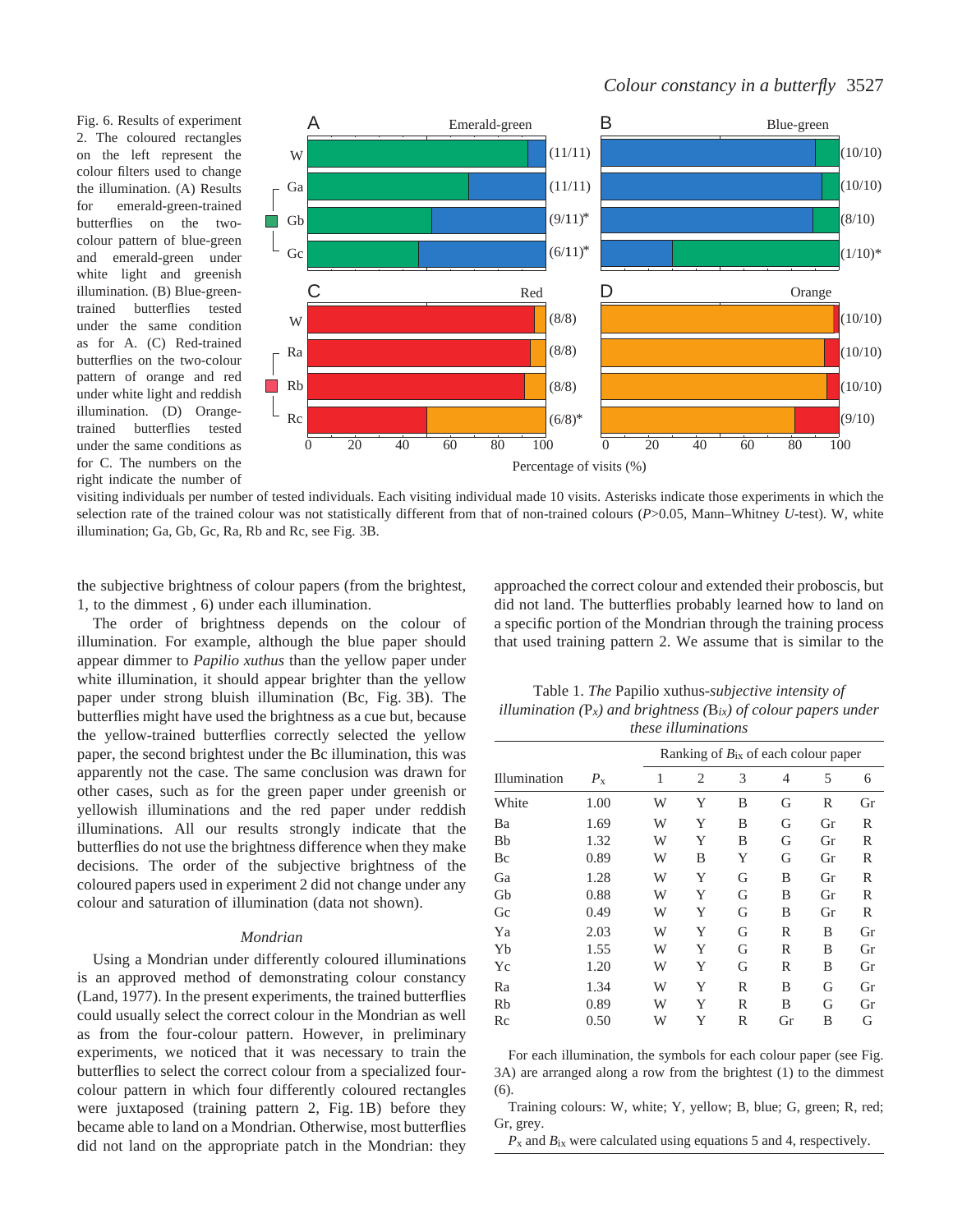# 3528 M. KINOSHITA AND K. ARIKAWA



Fig. 7. The colour loci of colour papers under various types of coloured illumination on the presumptive three-dimensional colour space of *Papilio xuthus*. The outer lines indicate the loci of monochromatic light from 400 nm to 700 nm. (A) The colour loci of blue-green (BG) and emerald-green (EG) papers under white (W) and greenish illumination of different saturations (Ga, Gb and Gc). (B) The colour loci of orange (O) and red (R) papers under white (W) and reddish illumination of different saturations (Ra, Rb and Rc).

case of honeybee workers trained to recognize a pattern by motion parallax (Zhang and Srinivasan, 1994).

Training with pattern 2 was effective when the target patch was yellow or red but not when it was blue (Fig. 5). In fact, the blue-trained butterflies did not land on blue even when presented within training pattern 2. The butterflies only landed on the blue patch in training pattern 2 when the co-existing yellow patch, which was the brightest, was covered with a neutral density filter of 40 % transmittance (data not shown). Apparently, landing on the blue patch within training pattern 2 was inhibited by brighter patches of other colours.

## *Similar colours*

The reflection spectra of the blue, green, yellow and red papers used in experiment 1 were very different from each other, so it is possible that the trained butterflies simply selected a colour because it looked similar to the trained colour. We therefore conducted experiment 2, in which we used two similar colours whose reflection spectra can be identical under certain illumination conditions.

Fig. 7 shows the colour loci of the illuminations and the colour papers used in experiment 2. The loci of monochromatic lights are also shown. The loci of the blue-green paper under white illumination (BG/W) and the emerald-green paper under white illumination (EG/W) differ distinctly. However, the

locus of the blue-green paper under weakly saturated greenish illumination (BG/Ga) occupies almost the same locus as EG/W (Fig. 7A). Therefore, a butterfly trained on emerald-green under white light should select the blue-green paper under Ga illumination if there is no colour constancy. However, as shown in Fig. 6A, the butterflies correctly selected emeraldgreen, the trained colour, at a level of approximately 70 %, indicating that they are colour-constant. In the reverse case, in which butterflies were trained on blue-green, the blue-green paper is always less green than the emerald-green paper irrespective of illumination. Therefore, the butterflies could perform as if they were colour-constant simply by selecting the most blue of two colours under all illuminations. Under Gc illumination, the blue-green paper probably became too greenish to be selected.

The same holds for the experiments using orange and red papers. The locus of the orange paper under moderately saturated reddish illumination (O/Rb) is very close to the locus of the red paper under white illumination (R/W) (Fig. 7B). Here, the decisive experiment is the one in which we trained butterflies on red paper. The red-trained butterflies selected not orange paper but red paper under Rb illumination: they were colour-constant (Fig. 6C).

Taken together, we conclude that foraging *Papilio xuthus* are, at least to some extent, colour-constant.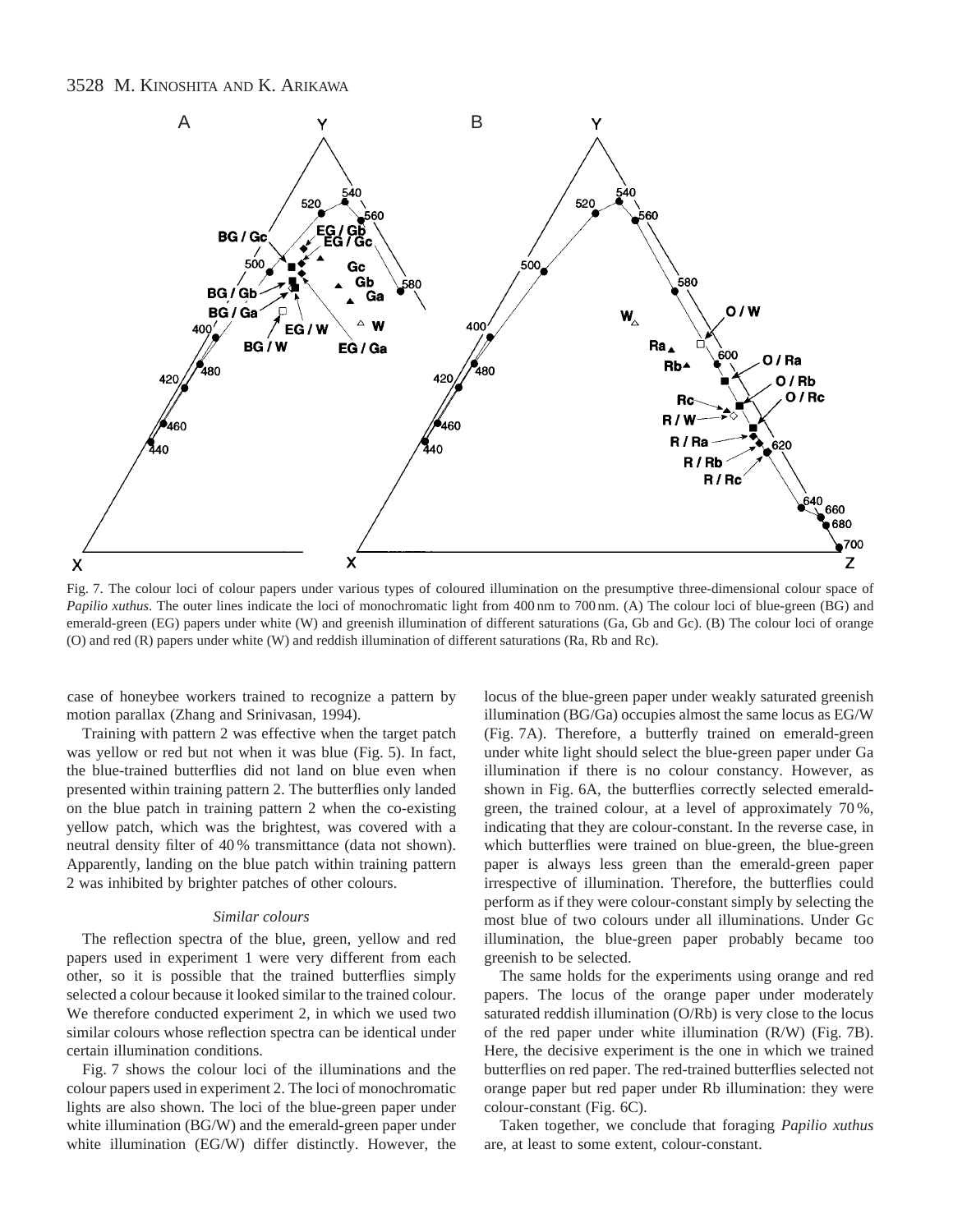# *Limitation of colour constancy*

We were unable to acquire behavioural data under some strongly saturated illuminations (Gc, Rc). Under these illuminations, only a few butterflies flew within the cage. Most settled on the cage net immediately after release. This did not appear to be due to a lack of motivation to fly because, when the illumination changed to white, they promptly started to fly in the cage in a normal manner. What factor inhibited flight under these strongly saturated colours of illumination? To determine whether the overall brightness of illumination is important to release foraging behaviour, we calculated the butterfly-subjective intensity of illumination  $x(P_x)$  using the equation:

$$
P_{\mathbf{x}} = \int_{325}^{700} I_{\mathbf{x}}(\lambda) S(\lambda) d\lambda . \tag{5}
$$

The  $P_x$  values were normalized by taking the white illumination (2700 lux, see Materials and methods) as 1.0 (Table 1). Some coloured illuminations were brighter than the white illumination, because of the additional unfiltered halogen lamps used to reduce the saturation of coloured illumination (see Materials and methods).

The  $P<sub>x</sub>$  values of the strongly saturated greenish and reddish illuminations, Gc and Rc, were approximately 0.5, the smallest used in this study. The butterflies probably needed a certain intensity of illumination before they would fly and forage. In fact, they never flew under dim white illumination of approximately 200 lx. However, they did perform the task under white illumination of  $1100 \text{lx}$  ( $P_x=0.41$ , data not shown), which was even dimmer than the Gc and Rc illuminations. These observations suggest that the overall intensity of illumination is an important factor, but that the spectral content of the illumination is crucial to performing the task. Under strongly saturated illumination, the butterfly's colour constancy system does not function properly.

Interestingly, orange-trained butterflies clearly discriminated the orange paper from the red paper under strongly saturated reddish illumination (Fig. 6D). However, red-trained butterflies could not select red under the same condition (Fig. 6C). Both groups of butterflies were, of course, subjected to identical visual stimuli. The only difference was in their training. The same was true for the emerald-green- and blue-green-trained butterflies under moderately saturated greenish illumination (Fig. 6A,B). This phenomenon indicates that colour discrimination under different illuminations is limited not only by the lighting conditions and some innate property of the visual system but also by the search image that the butterflies have learned through the training process.

#### *Perspectives*

Foraging *Papilio xuthus* have been shown to have colour constancy. As we discuss above, recognition of an object's colour does not depend simply on the wavelength information received by the ommatidia viewing the object. The information must be converted into a recognized 'colour'. For this

conversion, light received by surrounding ommatidia must be precisely analyzed. In *Papilio xuthus*, there are at least four types of secondary neuron (large monopolar neurons, L1–L4) in the first optic ganglion (lamina). The lamina of *Papilio xuthus* consists of units termed cartridges each derived from a single ommatidium. The dendrites of L1 and L3 are restricted to a single cartridge, whereas L2 and L4 send dendrites to at least seven neighbouring cartridges (Ribi, 1987). L2 and L4 could therefore enable wavelength information from surrounding ommatidia to be integrated. We recently showed that the retina of *Papilio xuthus* is a random mesh of three types of ommatidia, each having a different spectral set of photoreceptors (Arikawa et al., 1999a,b; Arikawa and Stavenga, 1997; Kitamoto et al., 1998). An electrophysiological study focusing on how wavelength signals in these different types of ommatidia are processed by L2 and L4 would be a good starting point to determine the neuronal mechanisms underlying the colour constancy demonstrated by this behavioural study.

As in most other insects that have been studied (Goldsmith, 1990), the retina of *Papilio xuthus* is furnished with ultravioletsensitive photoreceptors (Arikawa et al., 1987). In honeybees, ultraviolet is involved in colour vision (Menzel and Backhaus, 1989) and colour constancy (Werner et al., 1988). In the present study, we only investigated colour constancy for wavelengths longer than 400 nm. Whether colour constancy in *Papilio xuthus* also holds for wavelengths shorter than 400 nm has yet to be investigated.

We thank Dr D. G. Stavenga for critical reading of the manuscript. This work was supported by the JSPS Research Fellowship to M.K. and by Research Grants from the Ministry of Education, Science, and Culture of Japan to K.A.

#### **References**

- **Arikawa, K., Inokuma, K. and Eguchi, E.** (1987). Pentachromatic visual system in a butterfly. *Naturwissenschaften* **74**, 297–298.
- **Arikawa, K., Mizuno, S., Scholten, D. G. W., Kinoshita, M., Seki, T., Kitamoto, J. and Stavenga, D. G.** (1999a). An ultraviolet absorbing pigment causes a narrow-band violet receptor and a single-peaked green receptor in the eye of the butterfly *Papilio*. *Vision Res.* **39**, 1–8.
- **Arikawa, K., Scholten, D. G. S., Kinoshita, M. and Stavenga, D. G.** (1999b). Tuning of photoreceptor spectral sensitivities by red and yellow pigments in the butterfly *Papilio xuthus. Zool. Sci*. **16**, 17–24.
- **Arikawa, K. and Stavenga, D. G.** (1997). Random array of colour filters in the eyes of butterflies*. J. Exp. Biol*. **200**, 2501–2506.
- **Goldsmith, T. H.** (1990). Optimization, constraint and history in the evolution of eyes. *Q. Rev. Biol*. **65**, 281–322.
- **Goulson, D. and Cory, J. S.** (1993). Flower constancy and learning in foraging preferences of the green-veined white butterfly *Pieris napi*. *Ecol. Ent.* **18**, 315–320.
- **Horridge, G. A., Marcelja, L. and Jahnke, R.** (1984). Color vision in butterflies. I. Single colour experiments. *J. Comp. Physiol.* A **155**, 529–542.
- **Kandori, I. and Ohsaki, N.** (1996). The learning abilities of the white